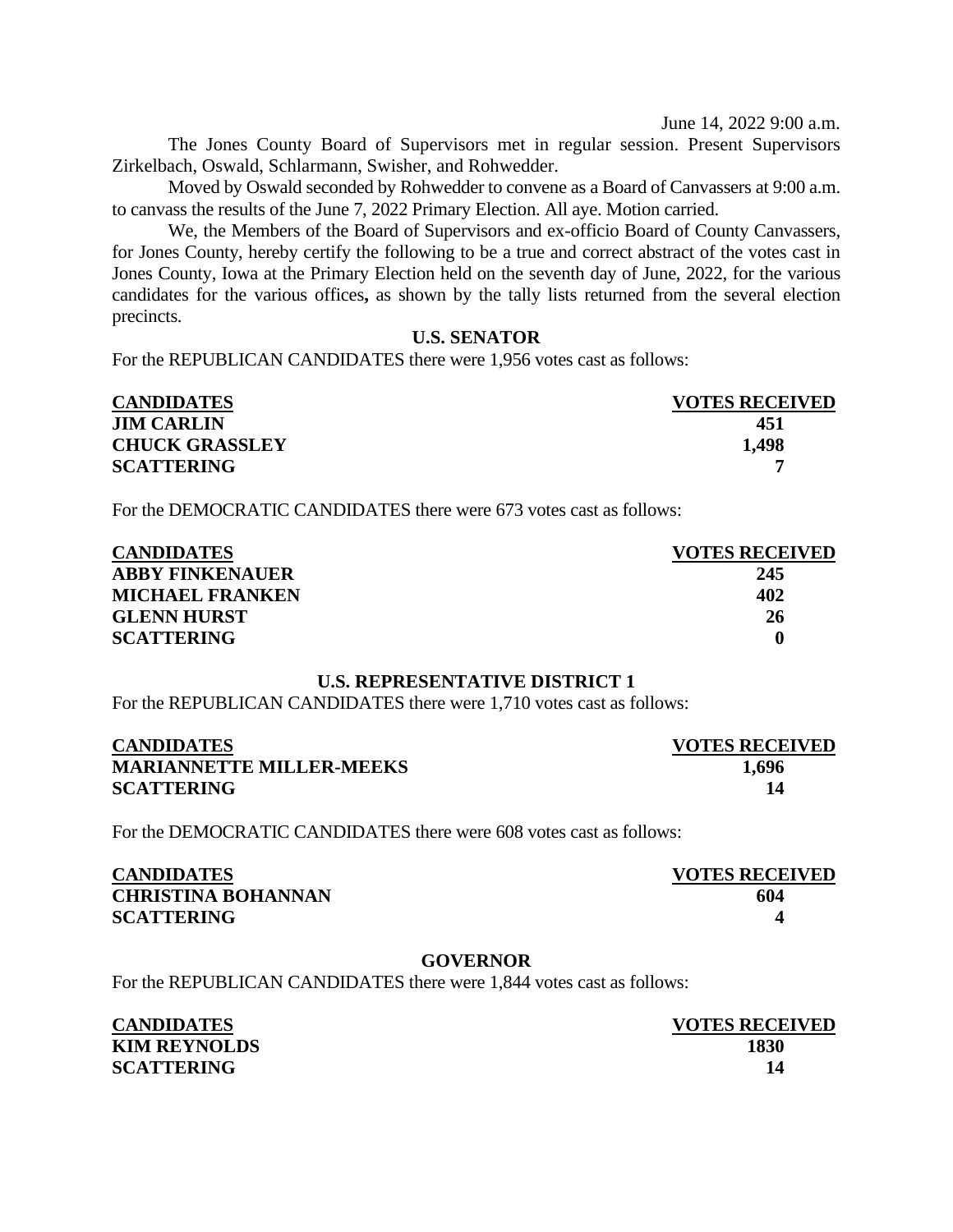For the DEMOCRATIC CANDIDATES there were 617 votes cast as follows:

**CANDIDATES VOTES RECEIVED DEIDRE DEJEAR 611 SCATTERING 6**

## **SECRETARY OF STATE**

For the REPUBLICAN CANDIDATES there were 1,797 votes cast as follows:

| <b>CANDIDATES</b>   | <b>VOTES RECEIVED</b> |
|---------------------|-----------------------|
| <b>PAUL D. PATE</b> | 1793                  |
| <b>SCATTERING</b>   |                       |

For the DEMOCRATIC CANDIDATES there were 628 votes cast as follows:

| <b>CANDIDATES</b>       | <b>VOTES RECEIVED</b> |
|-------------------------|-----------------------|
| <b>JOEL MILLER</b>      | 518                   |
| <b>ERIC VAN LANCKER</b> | 110                   |
| <b>SCATTERING</b>       |                       |

## **AUDITOR OF STATE**

For the REPUBLICAN CANDIDATES there were 1,613 votes cast as follows:

| <b>CANDIDATES</b>      | <b>VOTES RECEIVED</b> |
|------------------------|-----------------------|
| <b>TODD HALBUR</b>     | 861                   |
| <b>MARY ANN HANUSA</b> | 746                   |
| <b>SCATTERING</b>      |                       |

For the DEMOCRATIC CANDIDATES there were 610 votes cast as follows:

| <b>CANDIDATES</b> | <b>VOTES RECEIVED</b> |
|-------------------|-----------------------|
| <b>ROB SAND</b>   | 609                   |
| <b>SCATTERING</b> |                       |

### **TREASURER OF STATE**

For the REPUBLICAN CANDIDATES there were 1,643 votes cast as follows:

| <b>CANDIDATES</b> | <b>VOTES RECEIVED</b> |
|-------------------|-----------------------|
| <b>ROBY SMITH</b> | 1636                  |
| <b>SCATTERING</b> |                       |

For the DEMOCRATIC CANDIDATES there were 626 votes cast as follows:

| <b>CANDIDATES</b>     | <b>VOTES RECEIVED</b> |
|-----------------------|-----------------------|
| MICHAEL L. FITZGERALD | 625                   |
| <b>SCATTERING</b>     |                       |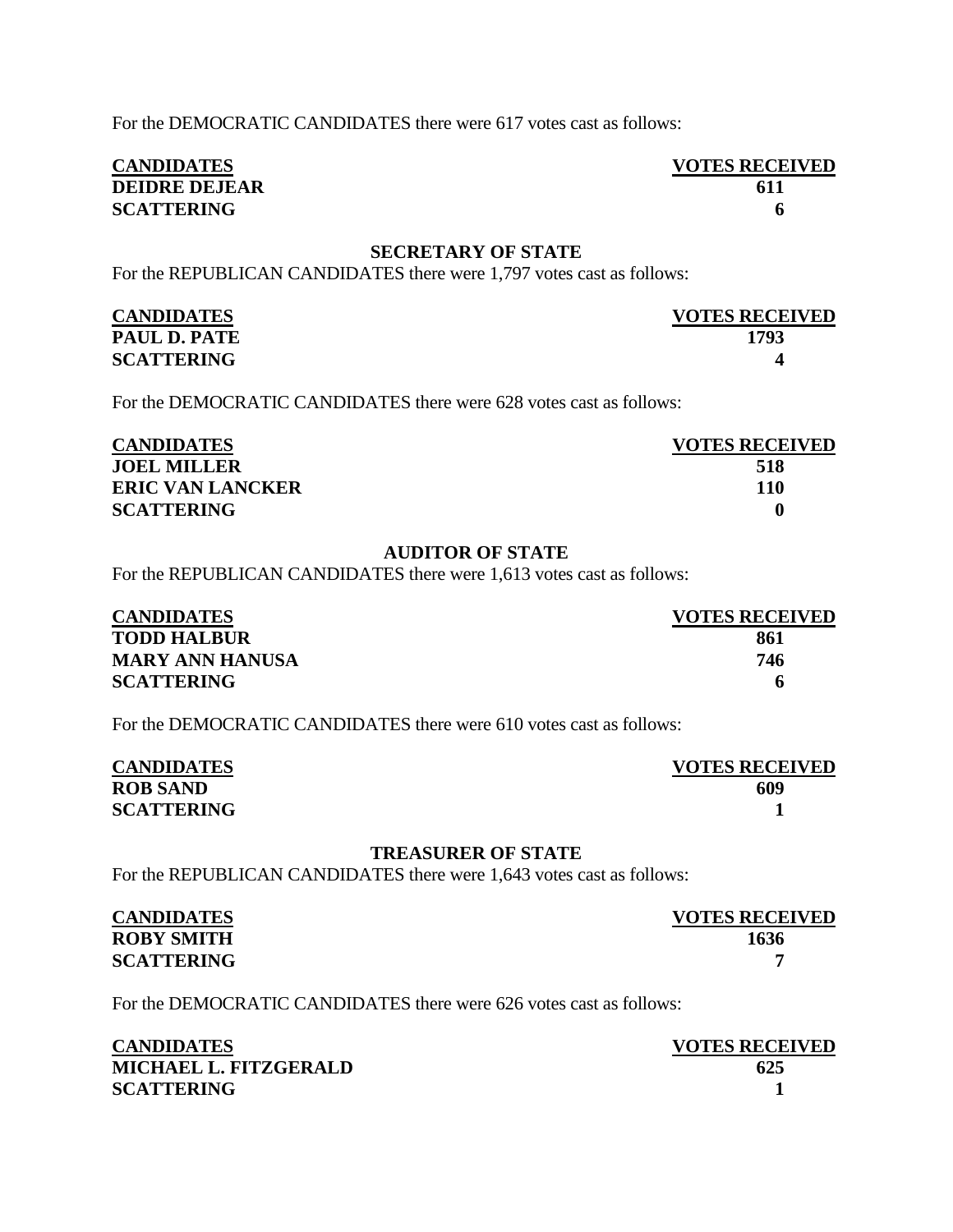## **SECRETARY OF AGRICULTURE**

For the REPUBLICAN CANDIDATES there were 1,739 votes cast as follows:

## **CANDIDATES VOTES RECEIVED MIKE NAIG 1734 SCATTERING 5**

For the DEMOCRATIC CANDIDATES there were 592 votes cast as follows:

| <b>CANDIDATES</b>   | <b>VOTES RECEIVED</b> |
|---------------------|-----------------------|
| <b>JOHN NORWOOD</b> | 590                   |
| <b>SCATTERING</b>   |                       |

## **ATTORNEY GENERAL**

For the REPUBLICAN CANDIDATES there were 1,613 votes cast as follows:

| <b>CANDIDATES</b>  | <b>VOTES RECEIVED</b> |
|--------------------|-----------------------|
| <b>BRENNA BIRD</b> | 1606                  |
| <b>SCATTERING</b>  |                       |

For the DEMOCRATIC CANDIDATES there were 625 votes cast as follows:

| <b>CANDIDATES</b> | <b>VOTES RECEIVED</b> |
|-------------------|-----------------------|
| <b>TOM MILLER</b> | 625                   |
| <b>SCATTERING</b> |                       |

### **STATE SENATOR DISTRICT 33**

For the REPUBLICAN CANDIDATES there were 1,676 votes cast as follows:

| <b>CANDIDATES</b>     | <b>VOTES RECEIVED</b> |
|-----------------------|-----------------------|
| <b>CARRIE KOELKER</b> | 1,669                 |
| <b>SCATTERING</b>     |                       |

For the DEMOCRATIC CANDIDATES there were 585 votes cast as follows:

| <b>CANDIDATES</b>    | <b>VOTES RECEIVED</b> |
|----------------------|-----------------------|
| <b>MATT ROBINSON</b> | 583                   |
| <b>SCATTERING</b>    |                       |

### **STATE REPRESENTATIVE DISTRICT 66**

For the REPUBLICAN CANDIDATES there were 1944 votes cast as follows:

## **CANDIDATES VOTES RECEIVED STEVEN P. BRADLEY 944**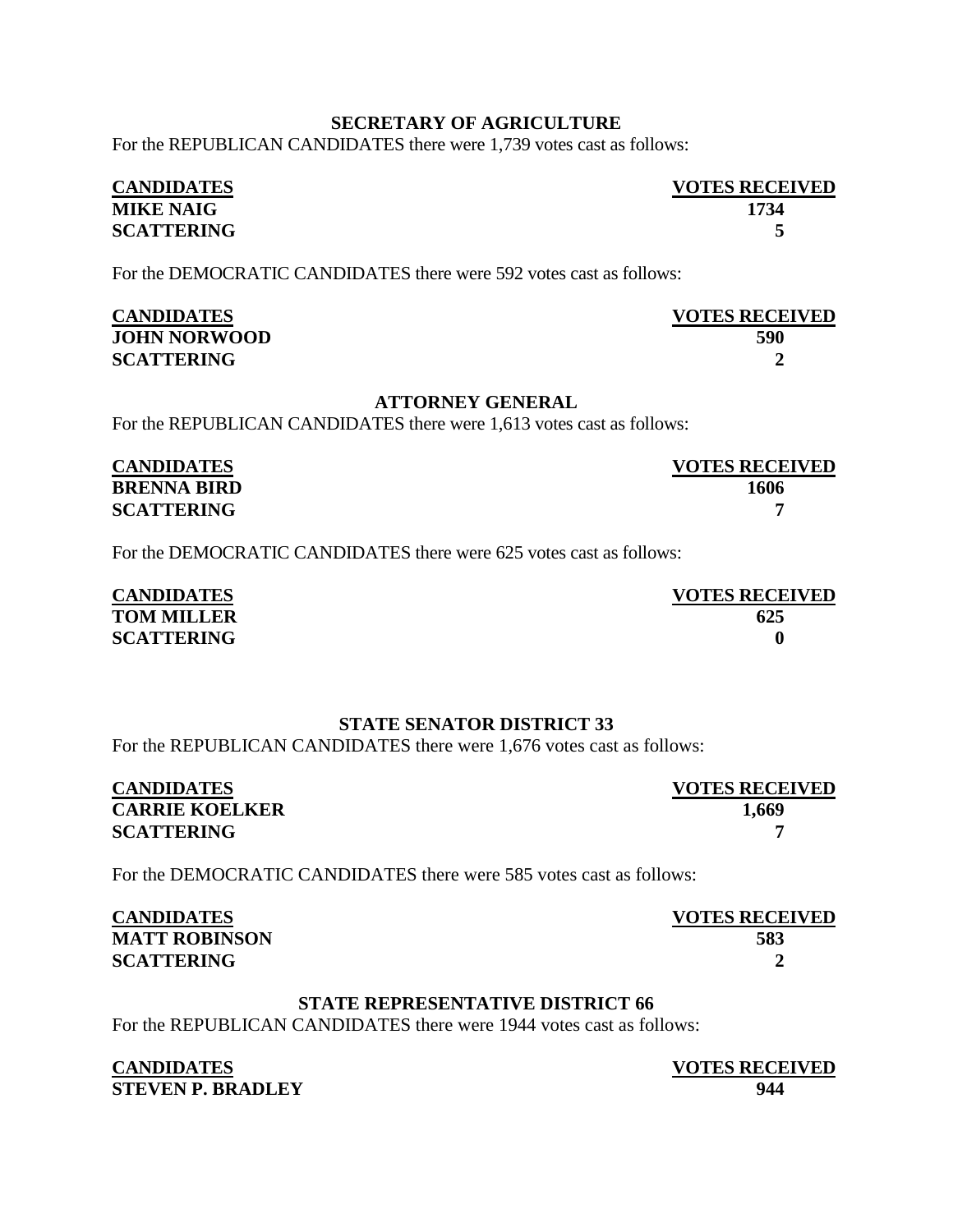| <b>LEE HEIN</b>   | 998 |
|-------------------|-----|
| <b>SCATTERING</b> |     |

For the DEMOCRATIC CANDIDATES there were 24 votes cast as follows:

**CANDIDATES VOTES RECEIVED SCATTERING 24**

### **COUNTY BOARD OF SUPERVISORS – DISTRICT 3**

For the REPUBLICAN CANDIDATES there were 1,915 votes cast as follows:

| <b>CANDIDATES</b>                                    | <b>VOTES RECEIVED</b> |
|------------------------------------------------------|-----------------------|
| <b>JOHN R. CARLSON</b>                               | 738                   |
| <b>JON C. ZIRKELBACH</b>                             | 1174                  |
| <b>SCATTERING</b>                                    |                       |
| and <b>JON C. ZIRKELBACH</b> was declared nominated. |                       |

For the DEMOCRATIC CANDIDATES there were 26 votes cast as follows:

| <b>CANDIDATES</b>                         | <b>VOTES RECEIVED</b> |
|-------------------------------------------|-----------------------|
| <b>SCATTERING</b>                         | 26                    |
| and <b>NO ONE</b> was declared nominated. |                       |

### **COUNTY BOARD OF SUPERVISORS – DISTRICT 4**

For the REPUBLICAN CANDIDATES there were 1690 votes cast as follows:

| <b>CANDIDATES</b>                                | <b>VOTES RECEIVED</b> |
|--------------------------------------------------|-----------------------|
| <b>NED ROHWEDDER</b>                             | 1672                  |
| <b>SCATTERING</b>                                | 18                    |
| and <b>NED ROHWEDDER</b> was declared nominated. |                       |

For the DEMOCRATIC CANDIDATES there were 513 votes cast as follows:

| <b>CANDIDATES</b>                              | <b>VOTES RECEIVED</b> |
|------------------------------------------------|-----------------------|
| <b>BOB GERTSEN</b>                             | 511                   |
| <b>SCATTERING</b>                              |                       |
| and <b>BOB GERTSEN</b> was declared nominated. |                       |

### **COUNTY RECORDER**

For the REPUBLICAN CANDIDATES there were 1,764 votes cast as follows:

| <b>CANDIDATES</b>                                 | <b>VOTES RECEIVED</b> |
|---------------------------------------------------|-----------------------|
| <b>SHERI L. JONES</b>                             | 1,759                 |
| <b>SCATTERING</b>                                 |                       |
| and <b>SHERI L. JONES</b> was declared nominated. |                       |

For the DEMOCRATIC CANDIDATES there were 14 votes cast as follows:

| <b>CANDIDATES</b> | <b>VOTES RECH</b> |
|-------------------|-------------------|
| <b>SCATTERING</b> |                   |

**CANDIDATES VOTES RECEIVED**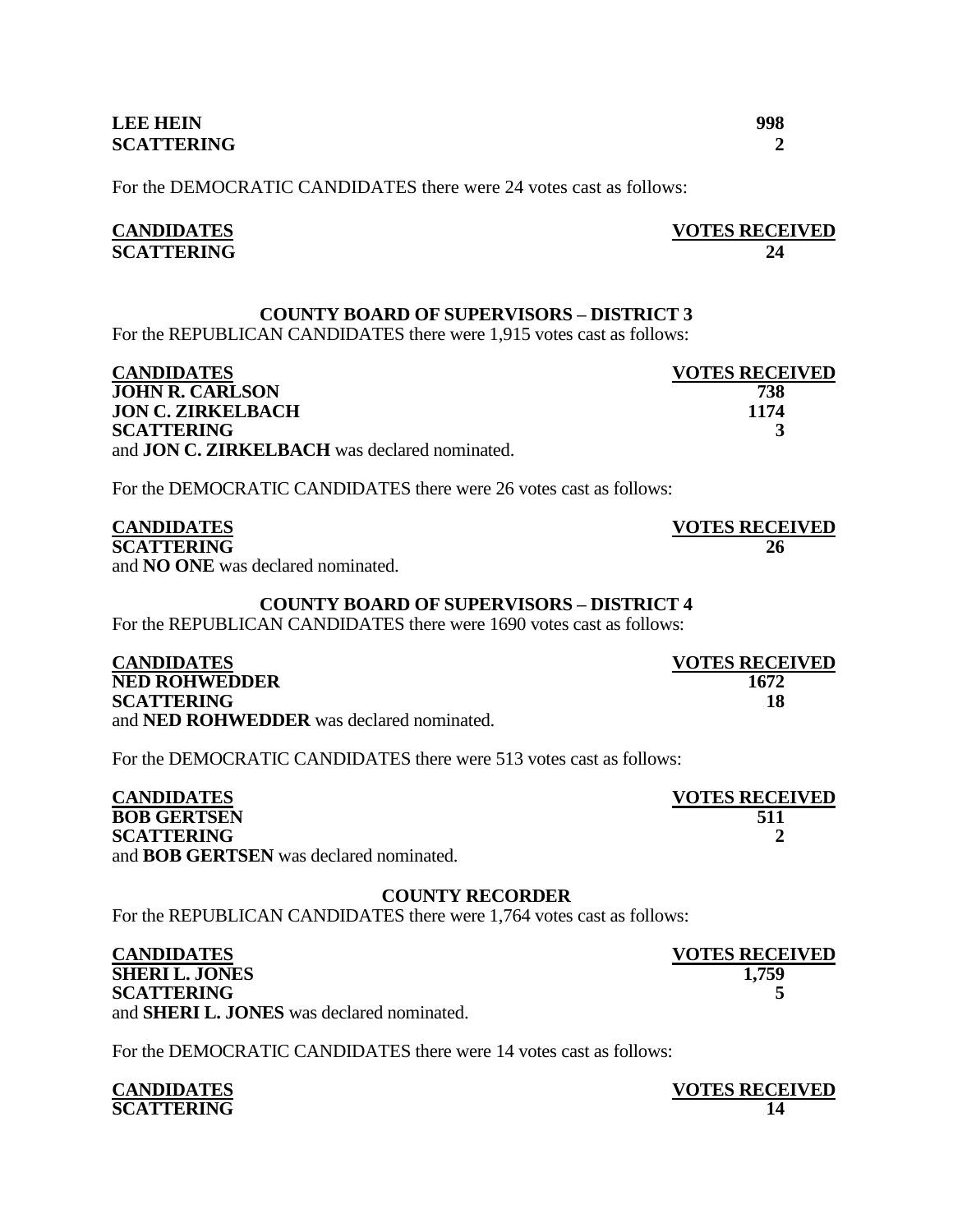and **NO ONE** was declared nominated.

## **COUNTY TREASURER**

For the REPUBLICAN CANDIDATES there were 1,803 votes cast as follows:

**CANDIDATES VOTES RECEIVED AMY PICRAY SCATTERING 10** and **AMY PICRAY** was declared nominated.

For the DEMOCRATIC CANDIDATES there were 13 votes cast as follows:

# **CANDIDATES VOTES RECEIVED**

**SCATTERING** and **NO ONE** was declared nominated.

### **COUNTY ATTORNEY**

For the REPUBLICAN CANDIDATES there were 56 votes cast as follows:

**CANDIDATES VOTES RECEIVED SCATTERING** 56

and **NO ONE** was declared nominated.

For the DEMOCRATIC CANDIDATES there were 14 votes cast as follows:

**CANDIDATES VOTES RECEIVED SCATTERING** 14

and **NO ONE** was declared nominated.

The Auditor reported there were no provisional ballots cast at the Primary Election, and that the post-election audit conducted pursuant to Iowa Code Section 50.51 on June 10, 2022 confirmed the same number of votes cast for the respective candidates for U.S. Senator on election day in the combined Monticello precinct.

Moved by Swisher seconded by Rohwedder to approve the canvass of the June 7, 2022 Primary Election as stated above, and to acknowledge the Post-Election Audit Report regarding the audit conducted of votes cast for the office of U.S. Senator on election day in the combined Monticello precinct, and to approve the County Auditor's Election Certification. All aye. Motion carried. [2022- 103]

Moved by Oswald seconded by Schlarmann to convene as a Board of Supervisors at 9:47 a.m. All aye. Motion carried.

Moved by Rohwedder seconded by Swisher to approve the minutes of the June 7, 2022 meeting. All aye. Motion carried.

Moved by Schlarmann seconded by Oswald to approve payroll for the period ending June 5, 2022. All aye. Motion carried.

Members of the EMS Advisory Council including Margo Ahrendsen, Chris Lux, Mark Robertson, Shelia Frink, and Britt Smith met with the Board to provide a recommendation to the Board on a possible property tax levy amount for EMS in Jones County. The council members also explained how the recommendation amount was determined.